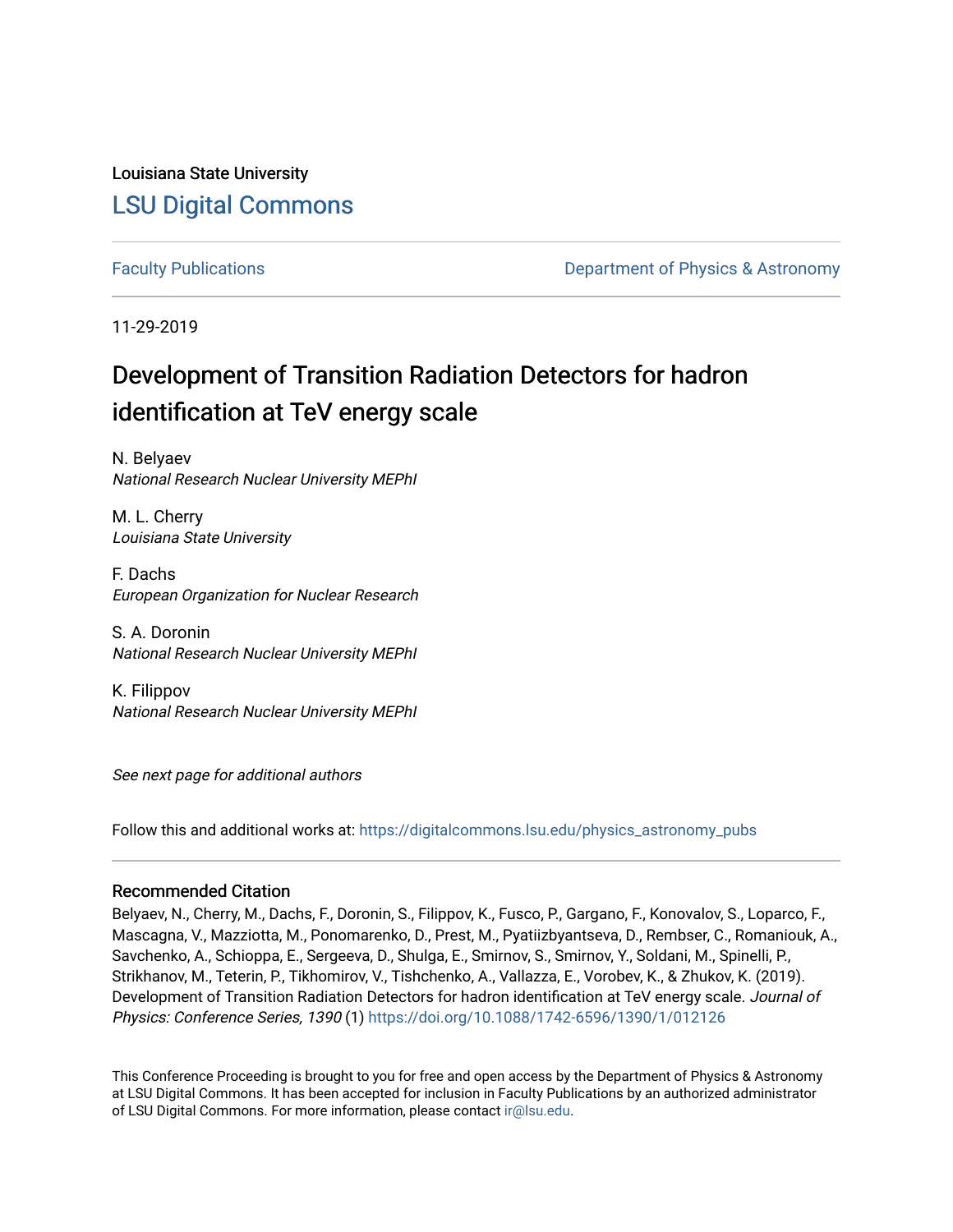### Authors

N. Belyaev, M. L. Cherry, F. Dachs, S. A. Doronin, K. Filippov, P. Fusco, F. Gargano, S. Konovalov, F. Loparco, V. Mascagna, M. N. Mazziotta, D. Ponomarenko, M. Prest, D. Pyatiizbyantseva, C. Rembser, A. Romaniouk, A. A. Savchenko, E. J. Schioppa, D. Yu Sergeeva, E. Shulga, S. Smirnov, Yu Smirnov, M. Soldani, P. Spinelli, M. Strikhanov, P. Teterin, V. Tikhomirov, A. A. Tishchenko, E. Vallazza, K. Vorobev, and K. Zhukov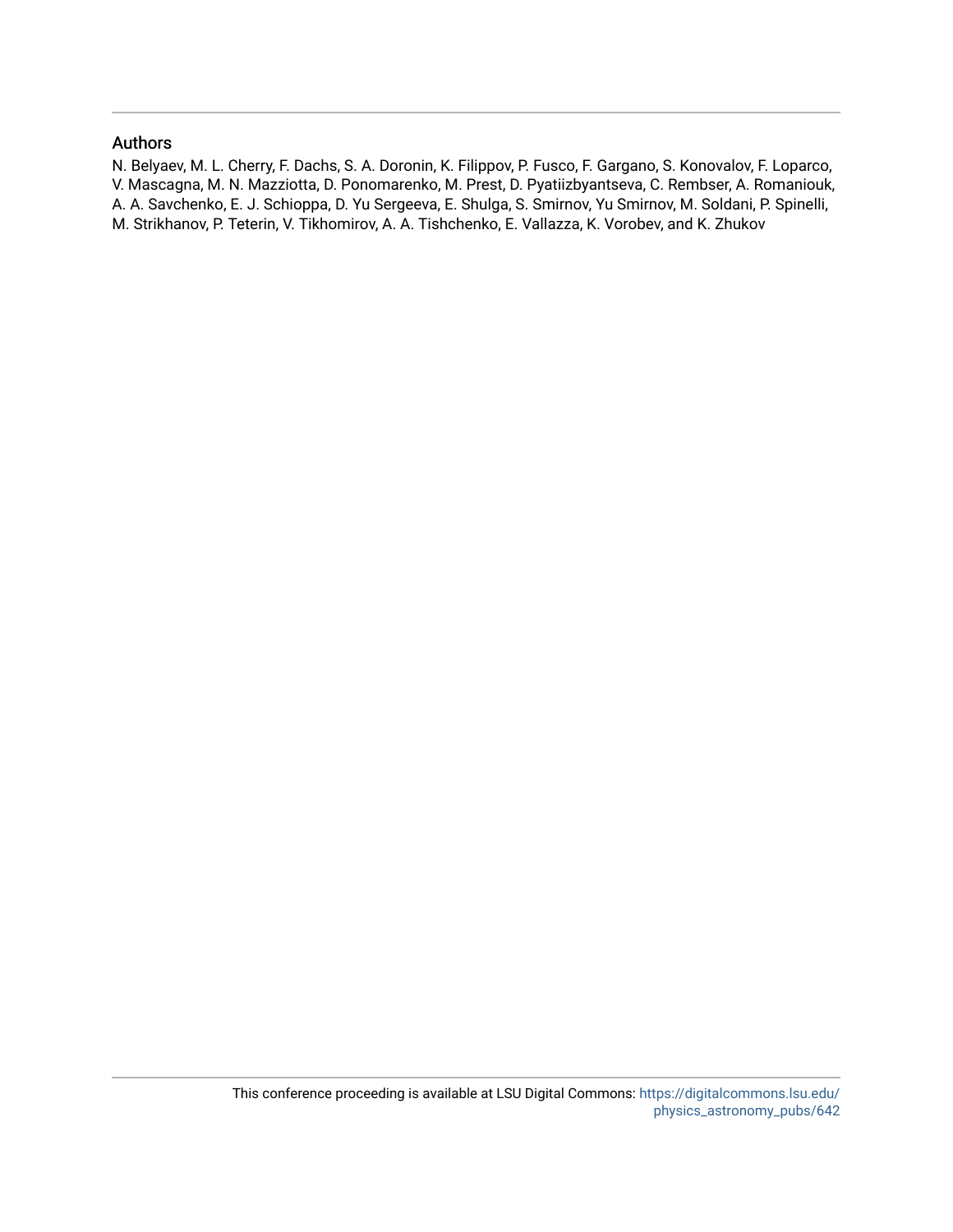# **PAPER • OPEN ACCESS**

# Development of Transition Radiation Detectors for hadron identification at TeV energy scale

To cite this article: N Belyaev et al 2019 J. Phys.: Conf. Ser. **1390** 012126

View the [article online](https://doi.org/10.1088/1742-6596/1390/1/012126) for updates and enhancements.

# You may also like

- [Construction of Multi Wire Proportional](/article/10.1088/1742-6596/1024/1/012040) [Chambers for the CBM Transition](/article/10.1088/1742-6596/1024/1/012040) **[Radiation Detector](/article/10.1088/1742-6596/1024/1/012040)** Florian Roether
- [Finding the needle in the haystack: a](/article/10.1088/1742-6596/898/3/032043) [charmonium trigger for the CBM](/article/10.1088/1742-6596/898/3/032043) [experiment](/article/10.1088/1742-6596/898/3/032043) T Ablyazimov, V Friese and V Ivanov
- [Research on Quality Evaluation Method of](/article/10.1088/1757-899X/780/4/042005) [TRD Cement-soil Continuous Wall Based](/article/10.1088/1757-899X/780/4/042005) [on Analytic Hierarchy Process](/article/10.1088/1757-899X/780/4/042005) Song Ju, Yankai Liu, Zhanwu Dong et al.

# Recent citations

- [Registration of the transition radiation with](http://iopscience.iop.org/1742-6596/1690/1/012041) [GaAs detector: Data/MC comparison](http://iopscience.iop.org/1742-6596/1690/1/012041) J Alozy et al



This content was downloaded from IP address 130.39.60.163 on 13/10/2021 at 20:16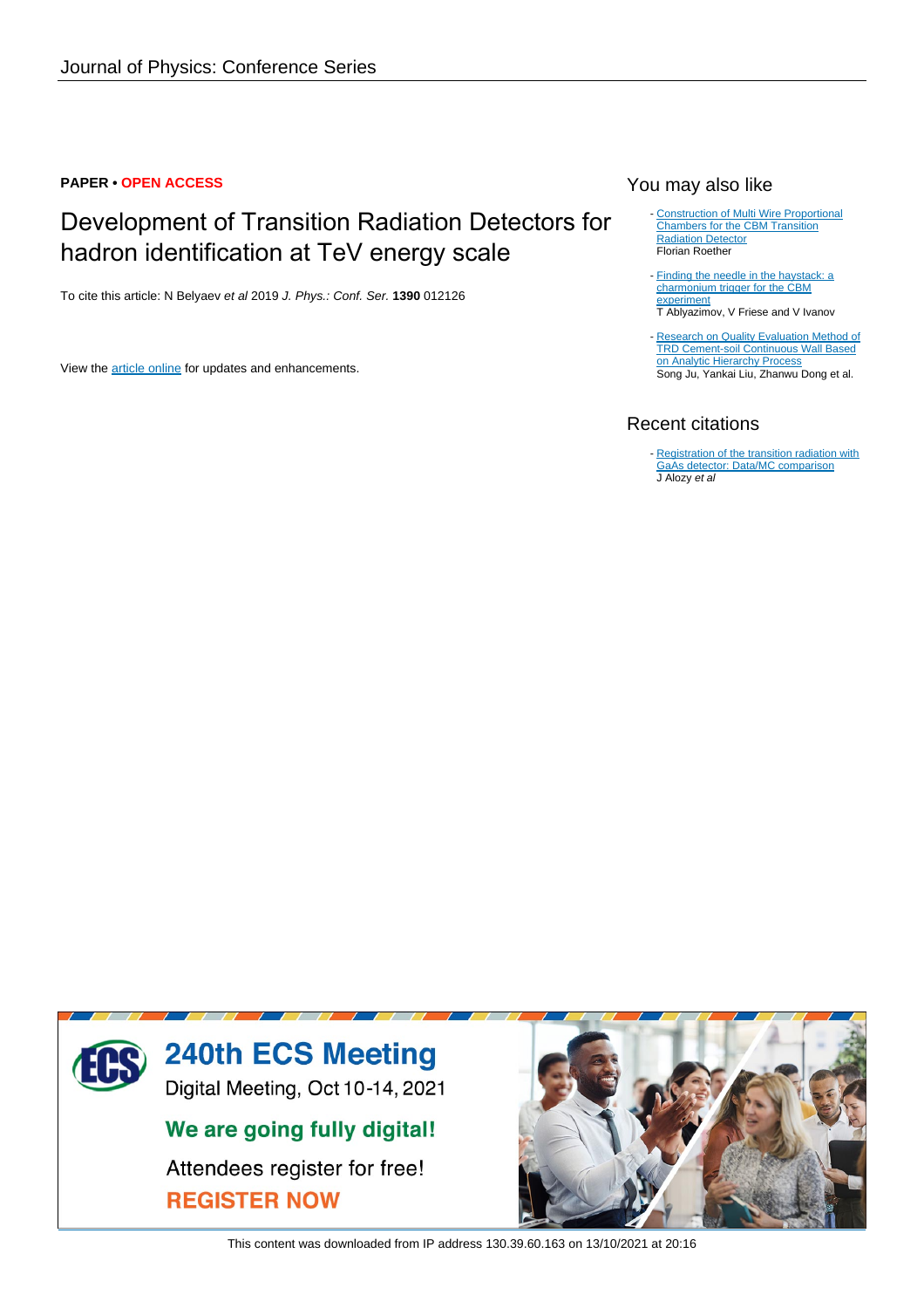# Development of Transition Radiation Detectors for hadron identification at TeV energy scale

N Belyaev<sup>1</sup>, M L Cherry<sup>2</sup>, F Dachs<sup>3,4</sup>, S A Doronin<sup>1,7</sup>, K Filippov<sup>1,7</sup>, P Fusco $^{5,6}$ , F Gargano $^6$ , S Konovalov $^7$ , F Loparco $^{5,6}$ , V Mascagna $^{8,9}$ ,  $\rm M~\rm N~\rm M$ azziotta $\rm^6,~\rm D~\rm P$ onomarenko $\rm^1,~\rm M~\rm Prest^{8,9},~\rm D~\rm Pyatiizbyantseva^1,$ C Rembser<sup>3</sup>, A Romaniouk<sup>1</sup>, A A Savchenko<sup>1,10</sup>, E J Schioppa<sup>3</sup>, D Yu Sergeeva $^{1,10}$ , E Shulga $^1$ , S Smirnov $^1$ , Yu Smirnov $^1$ , M Soldani $^{8,9}$ , P Spinelli<sup>5,6</sup>, M Strikhanov<sup>1</sup>, P Teterin<sup>1</sup>, V Tikhomirov<sup>1,7</sup>, A A Tishchenko<sup>1,10</sup>, E Vallazza<sup>11</sup>, K Vorobev<sup>1</sup> and K Zhukov<sup>7</sup> <sup>1</sup> National Research Nuclear University MEPhI (Moscow Engineering Physics Institute),

Kashirskoe highway 31, Moscow, 115409, Russia

<sup>2</sup> Dept. of Physics & Astronomy, Louisiana State University, Baton Rouge, LA 70803 USA

<sup>3</sup> CERN, the European Organization for Nuclear Research, Espl. des Particules 1, 1211 Geneva, Switzerland

<sup>4</sup> Technical University of Vienna, Karlsplatz 13, 1040 Vienna, Austria

 $^5$  Dipartimento di Fisica "M. Merlin" dell' Università e del Politecnico di Bari, I-70126 Bari, Italy

6 Istituto Nazionale di Fisica Nucleare, Sezione di Bari, I-70126 Bari, Italy

<sup>7</sup> P. N. Lebedev Physical Institute of the Russian Academy of Sciences, Leninsky prospect 53, Moscow, 119991, Russia

8 INFN Milano Bicocca, Piazza della Scienza 3, 20126 Milano, Italy

 $^9$ Università degli Studi dell'Insubria, Via Valleggio 11, 22100, Como, Italy

 $^{10}$  National Research Center Kurchatov Institute, Akademika Kurchatova pl. 1, Moscow, 123182, Russia

<sup>11</sup> INFN Trieste, Padriciano 99, 34149 Trieste, Italy

E-mail: Vladimir.Tikhomirov@cern.ch

Abstract. Many modern and future accelerator and cosmic ray experiments require identification of particles with Lorentz  $\gamma$ -factor up to  $10^4$  and above. The only technique which reaches this range of Lorentz factors is based on the transition radiation detectors (TRD). This paper describes the development of a TRD based on straw proportional tubes. A prototype of such kind of detector was built and tested at the CERN SPS accelerator. Monte Carlo simulation model of the detector which matches well the experimental data was developed. This program was used for the simulation of a full-scale TRD for hadron identification at TeV energy scale.

# 1. Introduction

The separation of hadrons at very high energies is an important and difficult task of particle identification. Already now, there are tasks at modern accelerators, where such separation is a key element for the planned experiments. With an increase of the energy of colliding particles, a need for a technique that would allow the separation of protons, kaons, and pions of high energies will increase. The planned study of the charged hadrons production at small angles

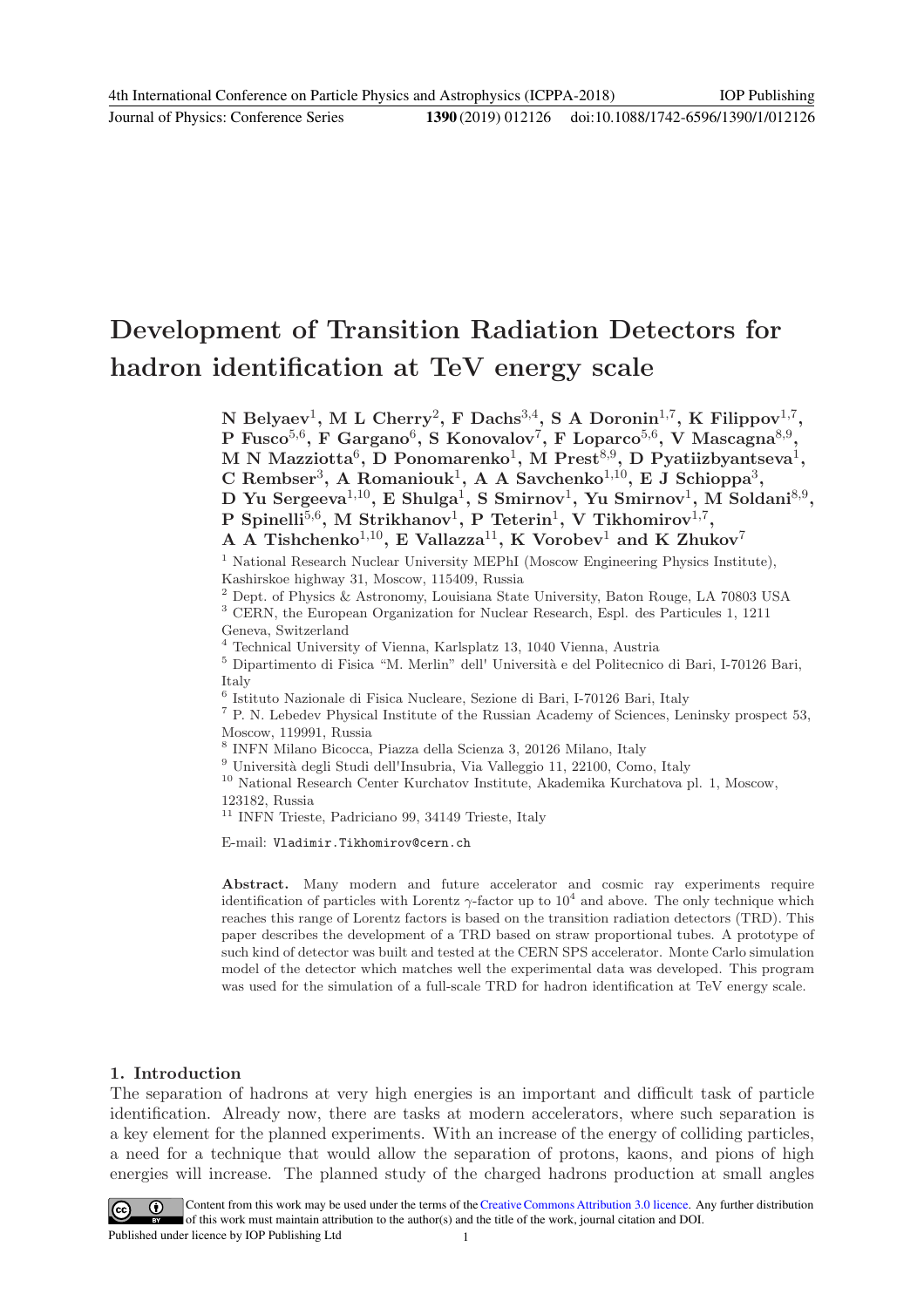at the Large Hadron Collider (LHC) [1] is a good example of such an experiment. In this experiment the energy of secondary hadrons almost reaches the maximum energy available at LHC of 6.5 TeV and covers the pseudo-rapidity region  $\sim$  5<|  $\eta$  |<9 which is not available to other experiments at the LHC. In addition to studying the fundamental QCD processes the measurement of the composition of hadrons in these experiments is extremely important for the physics of ultrahigh-energy cosmic particles.

The only particle identification technique able to effectively separate hadrons with this energy range is based on the properties of the X-ray transition radiation (TR) production. Most of transition radiation detectors are designed to separate electrons and pions and they use the threshold effect of the TR production. In these detectors the TR yield starts to be significant at γ-factor of  $\sim 5 \times 10^2$  and saturates already at  $\sim 2 \times 10^3$ . This TRD operation range is defined by the radiator and the detector properties: material, thickness and number of radiator foils, the gap between the foils, detector material and its thickness. The probability density of TR photons exiting from the radiators is a complex function of the particle's  $\gamma$ -factor, the radiator parameters, photon emission angle and photon energy. Integrating over the angle, one obtains the TR spectrum with many maxima. TR production at each maximum has its own  $\gamma$ -factor dependence. This feature can be used to develop a single detector with responses to a few  $\gamma$ -factor regions, which could significantly enhance its performance.

We have built and tested a TRD prototype with different radiators and several types of beam particles covering Lorenz factor range from  $\sim$ 140 to  $\sim$ 3.6×10<sup>4</sup>. Monte Carlo (MC) model was developed and simulations were performed and compared with the data. Finally, this fine-tuned MC model was used to simulate the possibility of hadron separation with full-scale TRD for the planned Very Forward Hadron Spectrometer [1].

# 2. Test beam measurements

Set-up based on proportional tube arrays was built and tested at the CERN SPS accelerator (Figure 1). Beam particles cross 22 layers of thin-walled proportional chambers (straws) which detect particle ionization losses and TR photons. The straws of 4 mm diameter are filled with gas mixture of 71.8% Xe,  $25.6\%$  CO<sub>2</sub> and  $2.6\%$  O<sub>2</sub>. Similar straw chambers are used in the Transition Radiation Tracker [2] of the ATLAS experiment [3] at the LHC. Several particle beams were used: 20 GeV pions and electrons, and muons with energies 120, 180 and 290 GeV. Four different types of radiators were tested – table 1.



Figure 1. Photo and schematic view of the TRD straw prototype.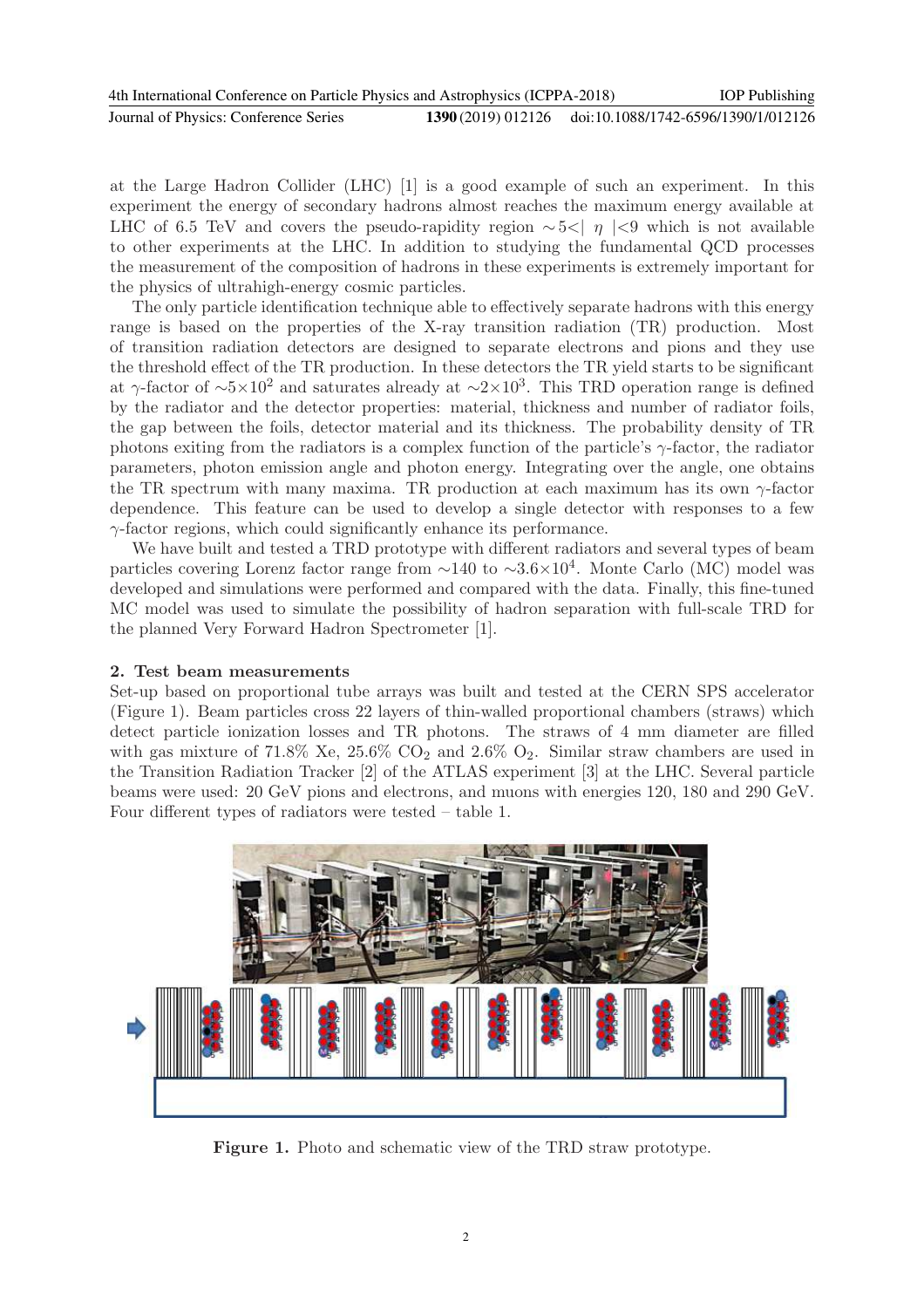| (2019) 012126 | doi:10.1088/1742-6596/1390/1/012126 |
|---------------|-------------------------------------|
|---------------|-------------------------------------|

|                     | Foil material                                         | Density,<br>$g/cm^3$         | Foil<br>thickness.<br>$\mu$ m | Gap<br>between<br>foils, mm     | Number<br>of foils   |
|---------------------|-------------------------------------------------------|------------------------------|-------------------------------|---------------------------------|----------------------|
| $\overline{2}$<br>3 | Mylar<br>Polyethylene<br>Polyethylene<br>Polyethylene | 1.39<br>0.95<br>0.95<br>0.95 | 50<br>67<br>67<br>91          | 3<br>$\overline{2}$<br>3<br>2.3 | 15<br>15<br>15<br>15 |
|                     |                                                       |                              |                               |                                 |                      |

Table 1. Radiator parameters.

#### 3. Monte Carlo simulation and comparison with test beam results

In order to carefully describe the measured spectra, dedicated Monte Carlo simulations were performed. The MC software includes detailed description of the detector geometry and the materials and the physics processes:  $dE/dx$  ionization in straw gas and TR photons generation and absorption. More detailed description of the MC program can be found in [4, 5].

A comparison of the simulation results and data was done for all particle energies and different radiators. Figures 2 and 3 show some examples. A very good agreement between data and MC is observed.



Figure 2. Comparison of experimental and simulated spectra of energy registered in the straws with Mylar radiators and 20 GeV electron beam. a) differential spectra, b) integral spectra (probability to exceed energy threshold). The rightmost bins in the differential spectra include the overflows.

#### 4. Expected hadron identification with LargeTRD

Using the fine-tuned MC program one of the possible variants of the full-scale TRD for the charged hadron production study in very forward direction has been evaluated. In order to cover full range of  $\gamma$ -factors it is proposed to build it as two physically separate detectors with different properties. For small  $\gamma$ -factors one of the detectors has double straw layers interleaved with radiator consisting of 20 foils with 40  $\mu$ m thickness separated by 1 mm. The probability to have a hit above 6 keV as a function of  $\gamma$ -factor is shown in figure 4 a). The other detector has similar structure but the radiator with 15 85  $\mu$ m foils separated by 2 mm is used. This detector is supposed to operate at the gas pressure of 2 bar in order to increase the detection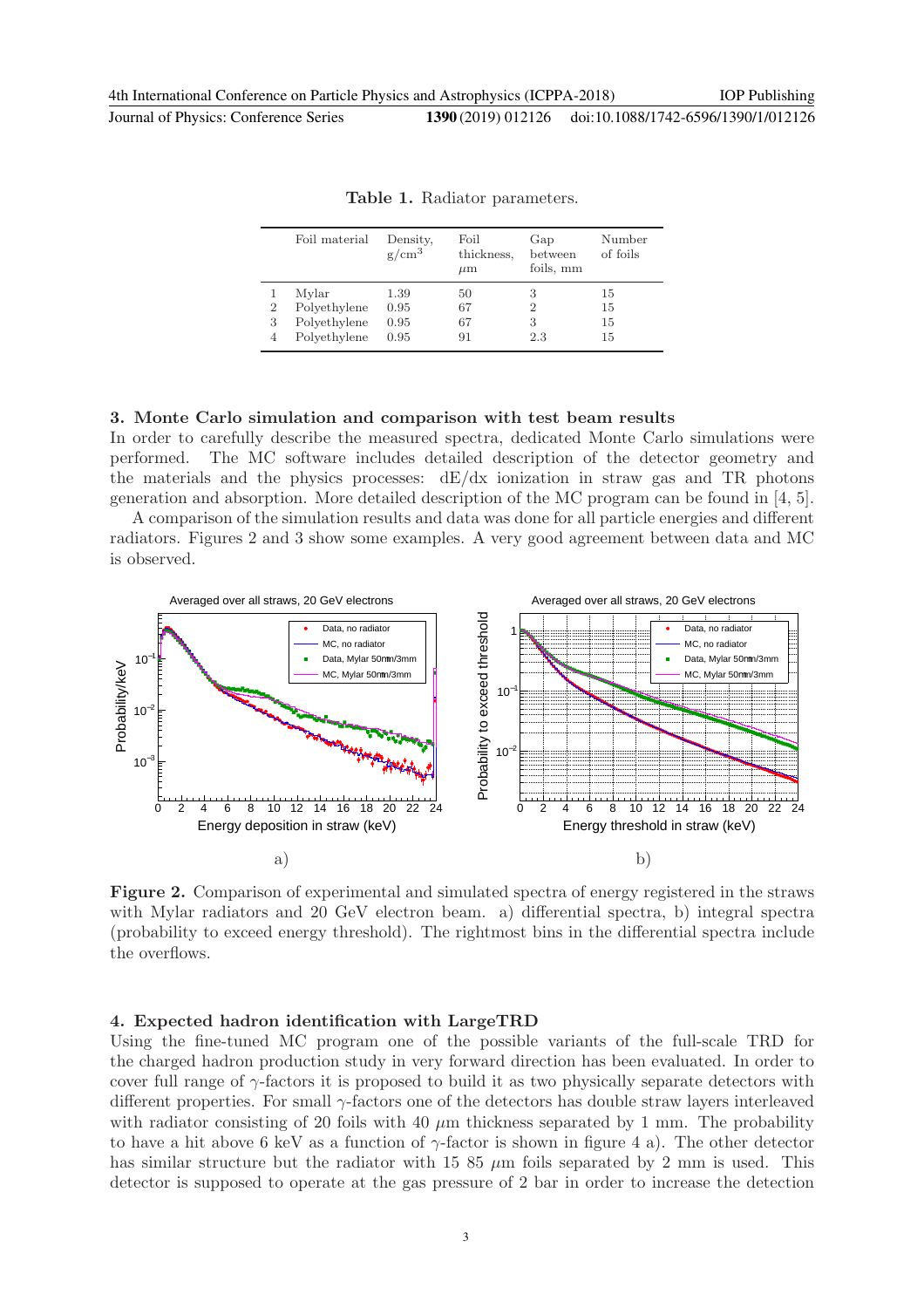

Figure 3. Comparison of experimental and simulated spectra of energy registered in the straws for different beam particles and polyethylene radiators: a)  $67\mu$ m foils, 2 mm gap, b)  $91\mu$ m foils, 2.3 mm gap. The rightmost bins include the overflows.

efficiency since TR photons are produced at higher energies in such radiator. Two different registration energy ranges which have different Lorentz factor behaviour will be used: 9–18 keV, and above 18 keV.  $\gamma$ -dependencies for these TR energy ranges are shown in figure 4 b) and c) correspondingly.



Figure 4. Simulated dependencies of energy deposition probability on Lorentz factor for two detectors and different straw energy deposition. a) first detector,  $E > 6$  keV, b) second detector,  $9 \text{ keV} < E < 18 \text{ keV}$ , c) second detector,  $E > 18 \text{ keV}$ .

In order to reconstruct particle composition in the planned study of charged hadron production in very forward direction at the LHC a special method based on the Bayesian approach [6] was implemented. According to Bayes' theorem one can write

$$
P(H_i|\vec{S}) = \frac{P(\vec{S}|H_i)C(H_i)}{\sum_{k=\pi,K,p} P(\vec{S}|H_k)C(H_k)}
$$

The probability estimate  $P(\vec{S}|H_i)$  can be interpreted as the conditional probability that the set of detector signals  $\vec{S}$  will be seen for a given particle sort  $H_i$ . However, the variable of interest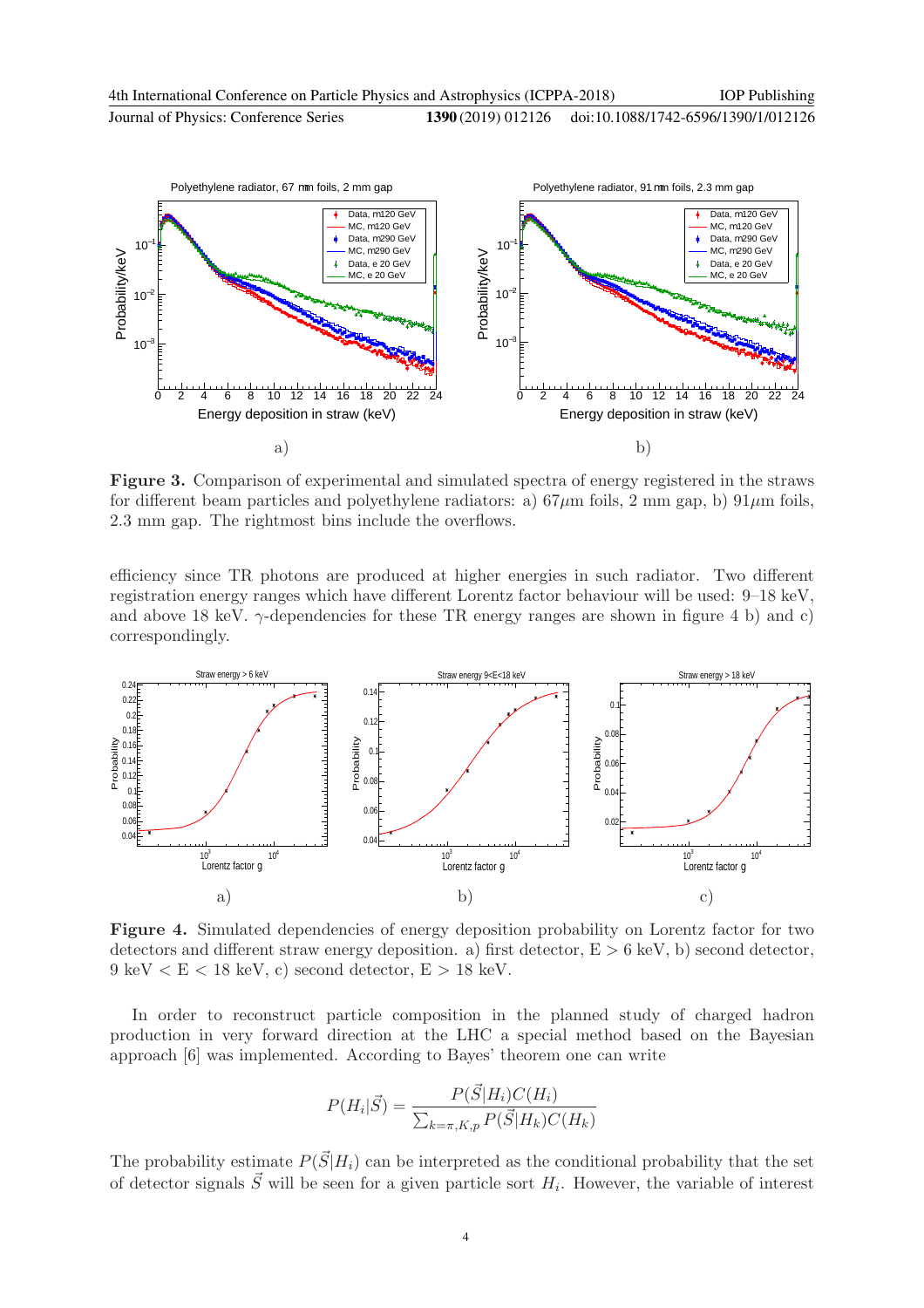is the conditional probability that the particle is of sort  $H_i$ , for measured detector signal  $\vec{S}$  (i.e.  $P(H_i|\vec{S})$ ). The priors  $C(H_i)$  serve as a 'best guess' of the true particle yields per event and can be determined from the iterative procedure:

$$
C_{n+1}(H_i, E) = \sum_{\vec{S}} P_n(H_i | \vec{S})
$$

This method was applied for reconstruction of particle and antiparticle compositions expected in the planned experiment on charged hadron production in the forward direction. The TRD with responses shown in figure 4 was taken as an example. Detector 1 consists of 22 sets of radiator + double straw layers (44 straw layers in total). The other detector consists of 50 sets of radiator  $+$  double straw layers (100 straw layers in total). The total length of the proposed setup with these two detectors will be 3 meters. The result of hadron composition reconstruction is shown in figure 5. One sees that the described approach allows to reconstruct the particle spectra with an accuracy less than two percent.



Figure 5. Particle composition reconstruction with the Bayesian method. The dotted lines indicate the fraction of particles generated in p-p collisions in the planned study of charged hadron production (MC), the solid ones – reconstructed particle composition. a) for positively charged particles, b) for negatively charged particles. In the lower parts of the graphs, the relative errors of reconstruction are plotted.

#### 5. Conclusions

A transition radiation detector prototype based on straw proportional tubes was built and successfully tested at the CERN SPS using different types of beam particles and radiator configurations. The developed and carefully tuned Monte Carlo model describing the detector prototype set-up has shown a good agreement with the experimental data. The MC model was used for simulation of a full-scale TRD for hadron identification at TeV energy scale which can be used for the planned study of charged hadron production in very forward direction at the LHC. A dedicated technique based on Bayesian probability approach was developed for